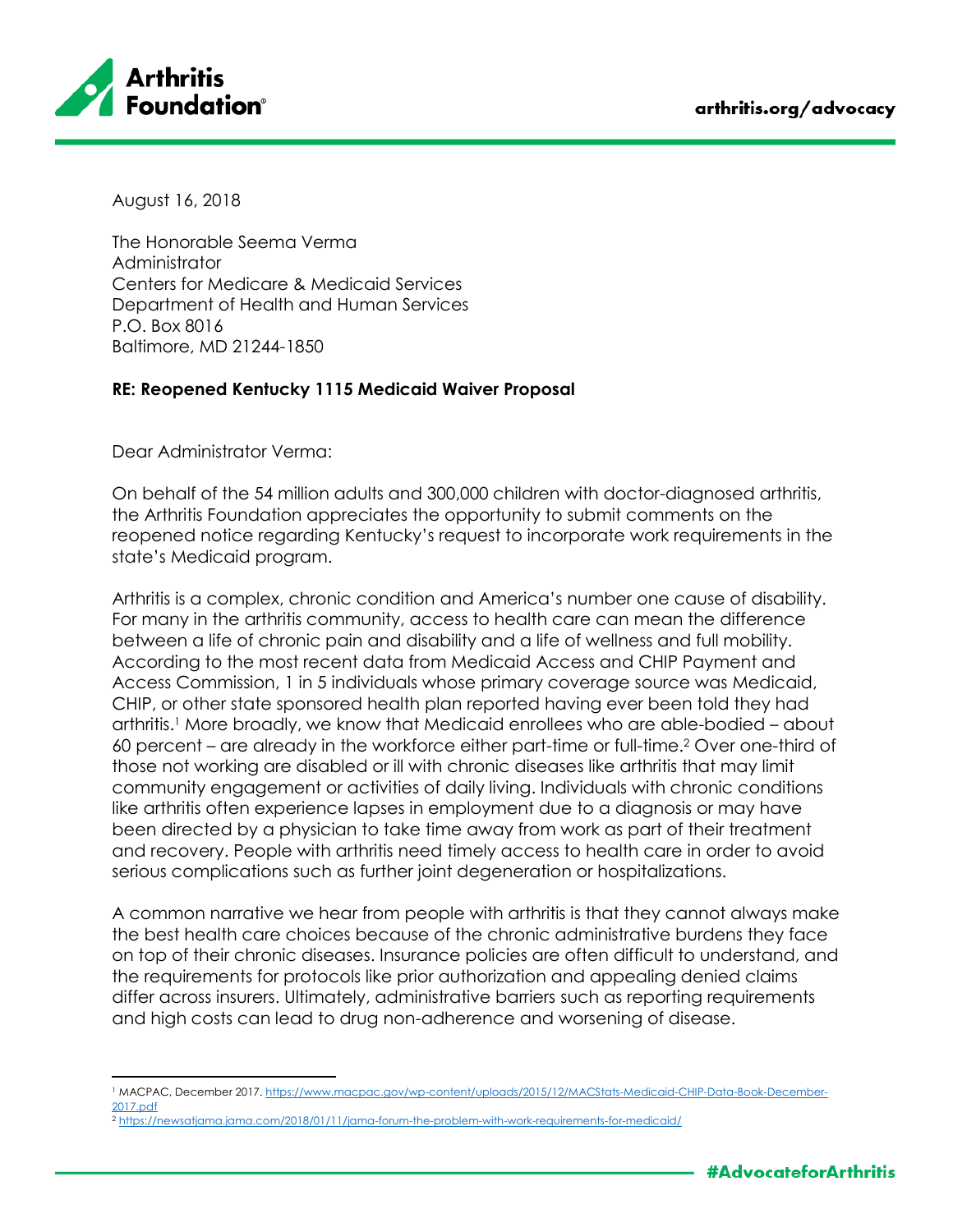

While we appreciate that CMS included an exemptions process for certain individuals with barriers to work, it is unclear how this process would be implemented, monitored, and adjudicated. Even if exemption criteria were better clarified, patients with serious and chronic health conditions, and the caregivers of such individuals, could still be at risk for losing coverage. Exempt enrollees will still have to provide documentation of their conditions to state offices tracking compliance with work and community engagement requirements, which creates opportunities for administrative error that could jeopardize their coverage. No exemption criteria can adequately circumvent this problem without placing undue risk upon the arthritis patients we represent.

In addition, policies that attempt to impose conditions on access to health care coverage are likely to result in people with arthritis either losing access to necessary care or working jobs at times in their lives when doing so could have a markedly negative impact on their health. Therefore, participation in work, work searches, or required community activities as a condition of Medicaid eligibility could discriminate against these individuals and create inappropriate and unwarranted barriers to medical care and good health. Further, a recent Urban Institute analysis predicts that up to 55,000 (one-third) of Medicaid eligible adults who do not qualify for an exemption could lose coverage because they either do not work enough hours, or their work hours are not consistently distributed throughout the year.<sup>3</sup>

The Arthritis Foundation understands the dual need to address poverty while also controlling costs. However, we are concerned that the proposed changes will require substantial state investment in infrastructure that does not align with the Medicaid program's goal of providing access to care. Implementing work requirements as proposed will necessitate costly new administrative processes, demanding considerable financial resources that would be better used providing care. States such as Kentucky, Tennessee, and Virginia have estimated that setting up the administrative systems to track and verify exemptions and work activities will cost tens of millions of dollars.<sup>4</sup>

Further, the administrative burden on beneficiaries to prove they have fulfilled or are exempt from work requirements will likely decrease the number of individuals with Medicaid coverage. Many organizations representing various patient communities have already seen requirements that demand tedious reporting, which means more red tape for beneficiaries. Furthermore, language barriers, disabilities, mental illness, insecure work, frequent moves, limited internet access, and temporary or chronic homelessness are more prevalent among the population, and could be significant

l <sup>3</sup> Anuj Gangopadhyay, et al, "Kentucky Medicaid Work Requirements: What Are the Coverage Risks for Working Enrollees?" Urban Institute, August, 2018. Available at[: https://www.urban.org/sites/default/files/publication/98893/2001948\\_kentucky-medicaid-work](https://www.urban.org/sites/default/files/publication/98893/2001948_kentucky-medicaid-work-requirements-what-are-the-coverage-risks-for-working-enrollees.pdf)[requirements-what-are-the-coverage-risks-for-working-enrollees.pdf](https://www.urban.org/sites/default/files/publication/98893/2001948_kentucky-medicaid-work-requirements-what-are-the-coverage-risks-for-working-enrollees.pdf)

<sup>4</sup> Misty Williams, "Medicaid Changes Require Tens of Millions in Upfront Costs," Roll Call, February 26, 2018. Available at: <https://www.rollcall.com/news/politics/medicaid-kentucky>